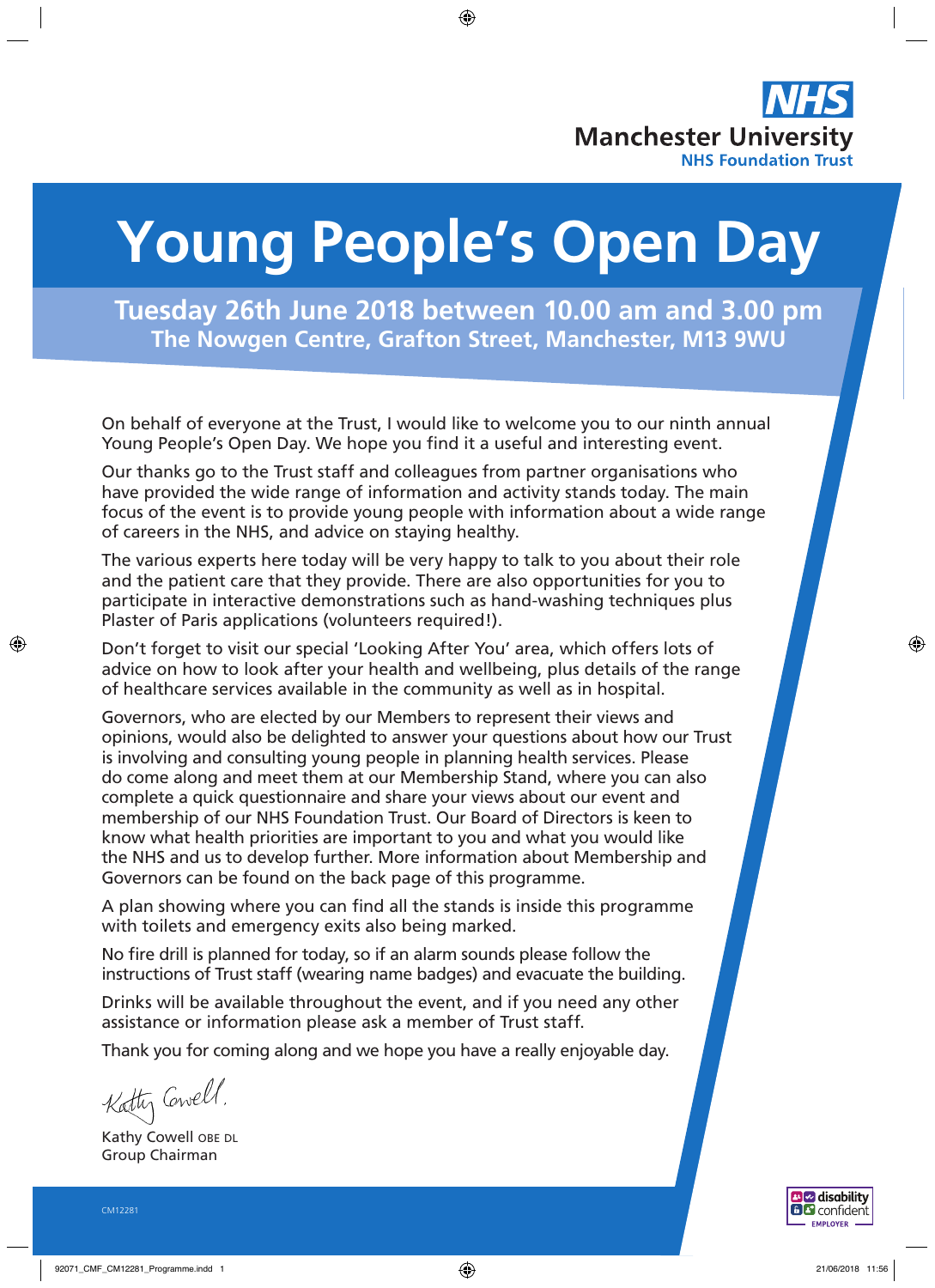

**Meeting Rooms - Interactive Stands** 

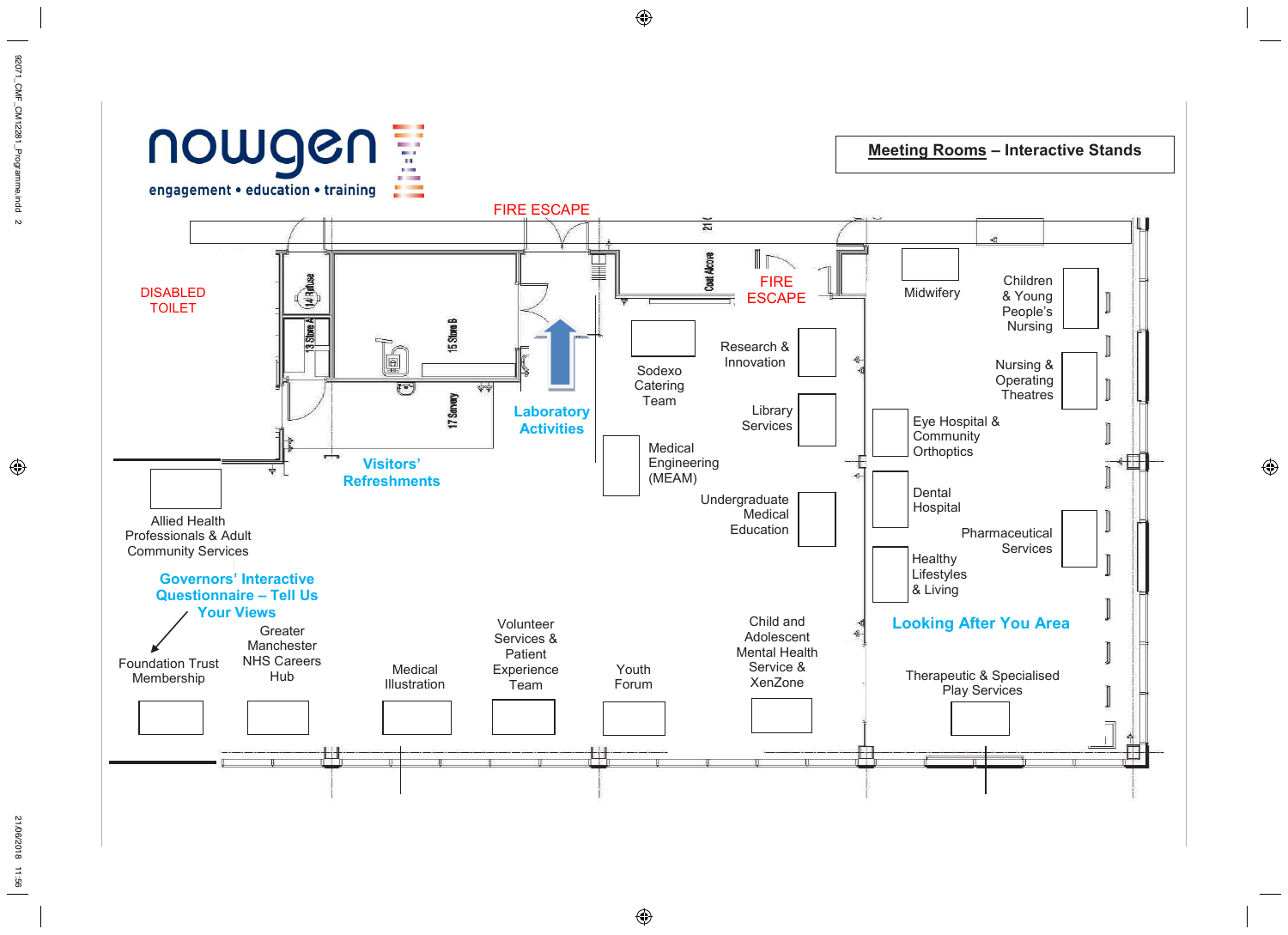